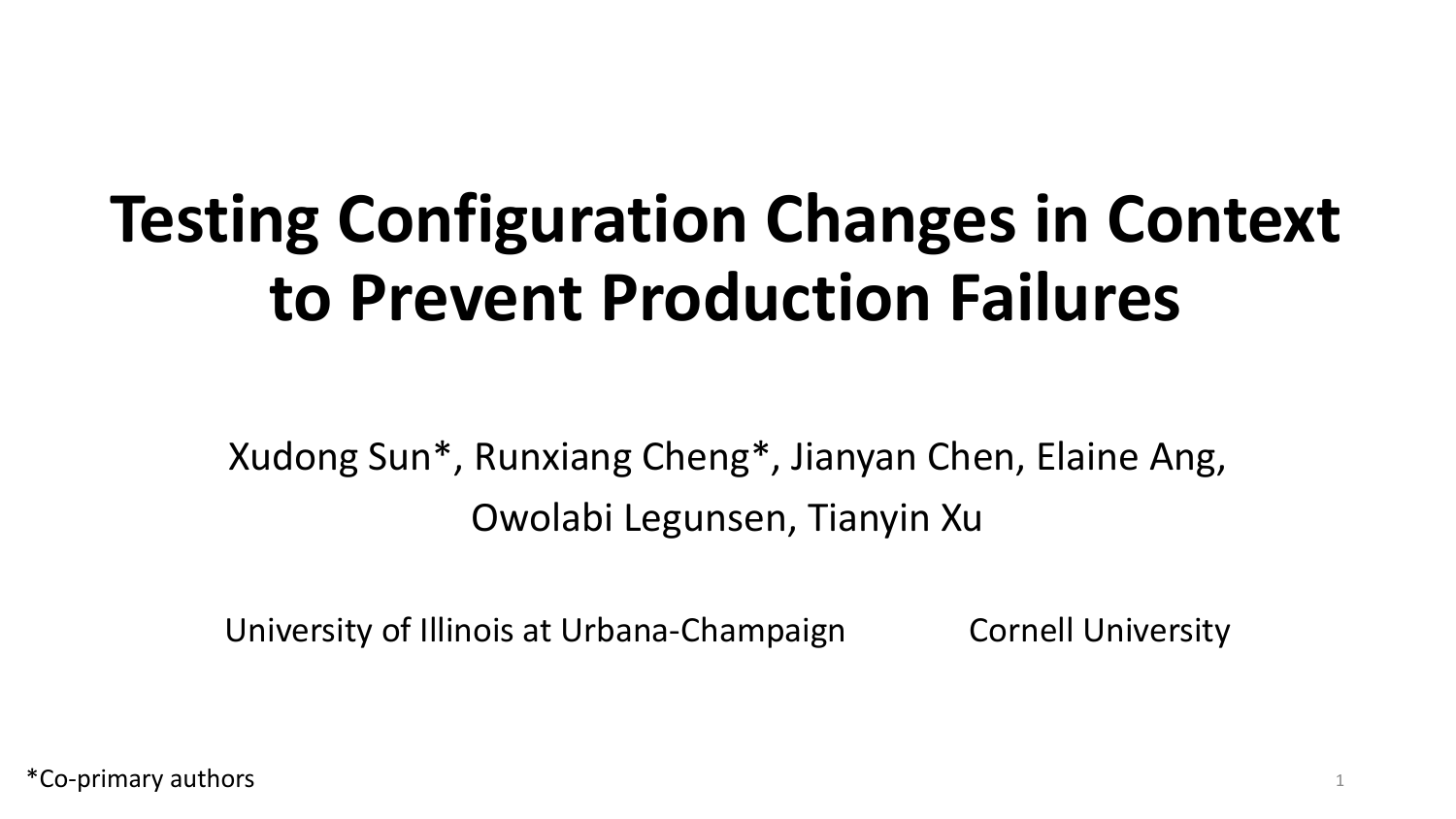### **Configurations are continuously deployed**

- Configurations are changed in frequent "diffs"
	- Updated hundreds to thousands times a day

--- hdfs-site.xml +++ hdfs-site.xml

- authz = false
- $+$  authz = true
- Configuration changes induce **two types of production system failures**
	- 1. Dormant bugs in the system exposed by valid configuration changes
	- 2. Erroneous configuration values causing unexpected behavior
- **Ctest: detect both types of failure-inducing configuration changes**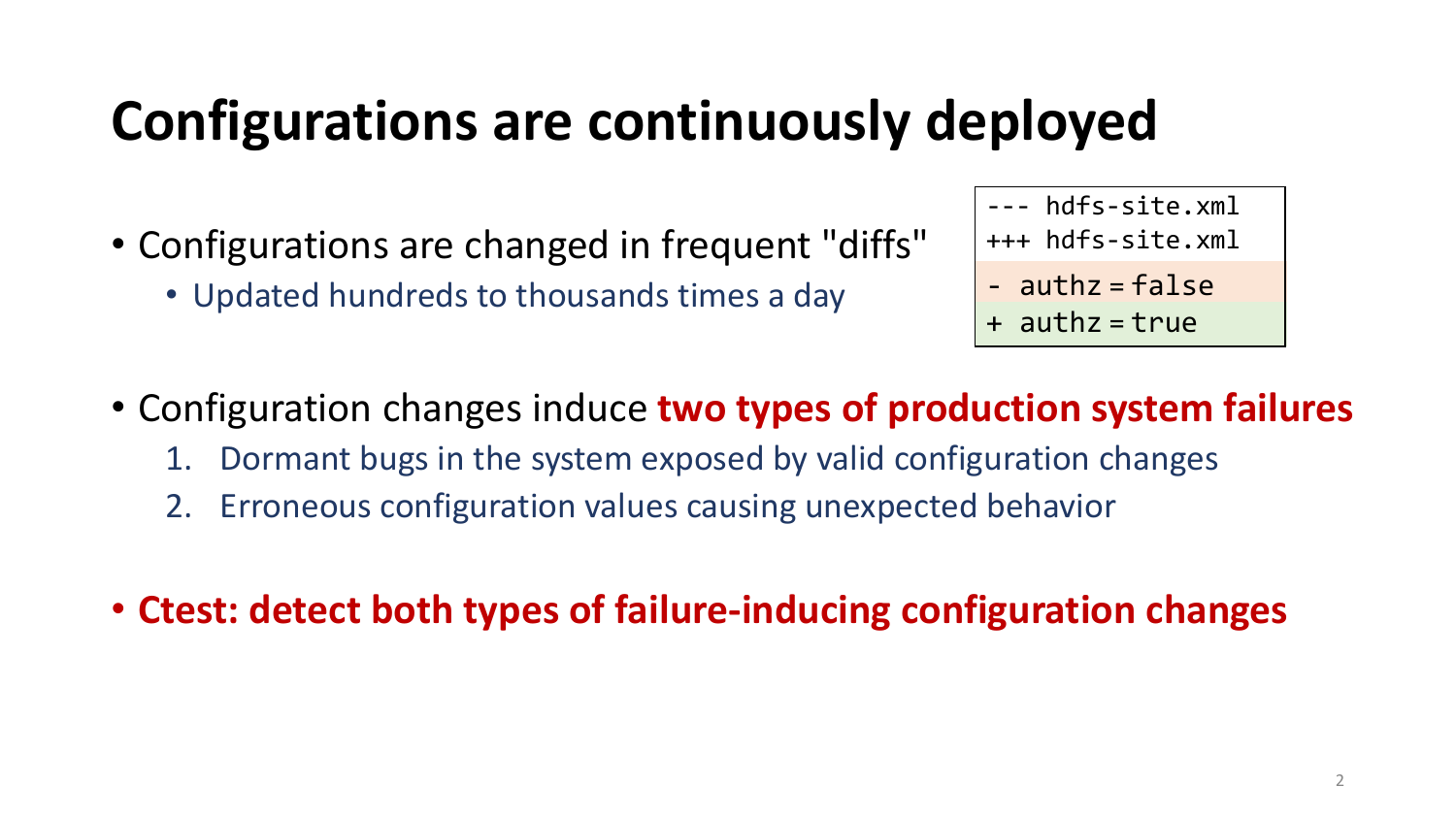#### **Ctest complements existing software testing**

- **Testing is hard to cover all possible configuration value combinations**
	- Workaround: test a few representative ones (e.g., default values)
- **But, production system configurations may not be tested**
	- Production configurations are the ones that matter
- **Ctest: focus on testing production system configurations**
	- When configuration changes, test it against the code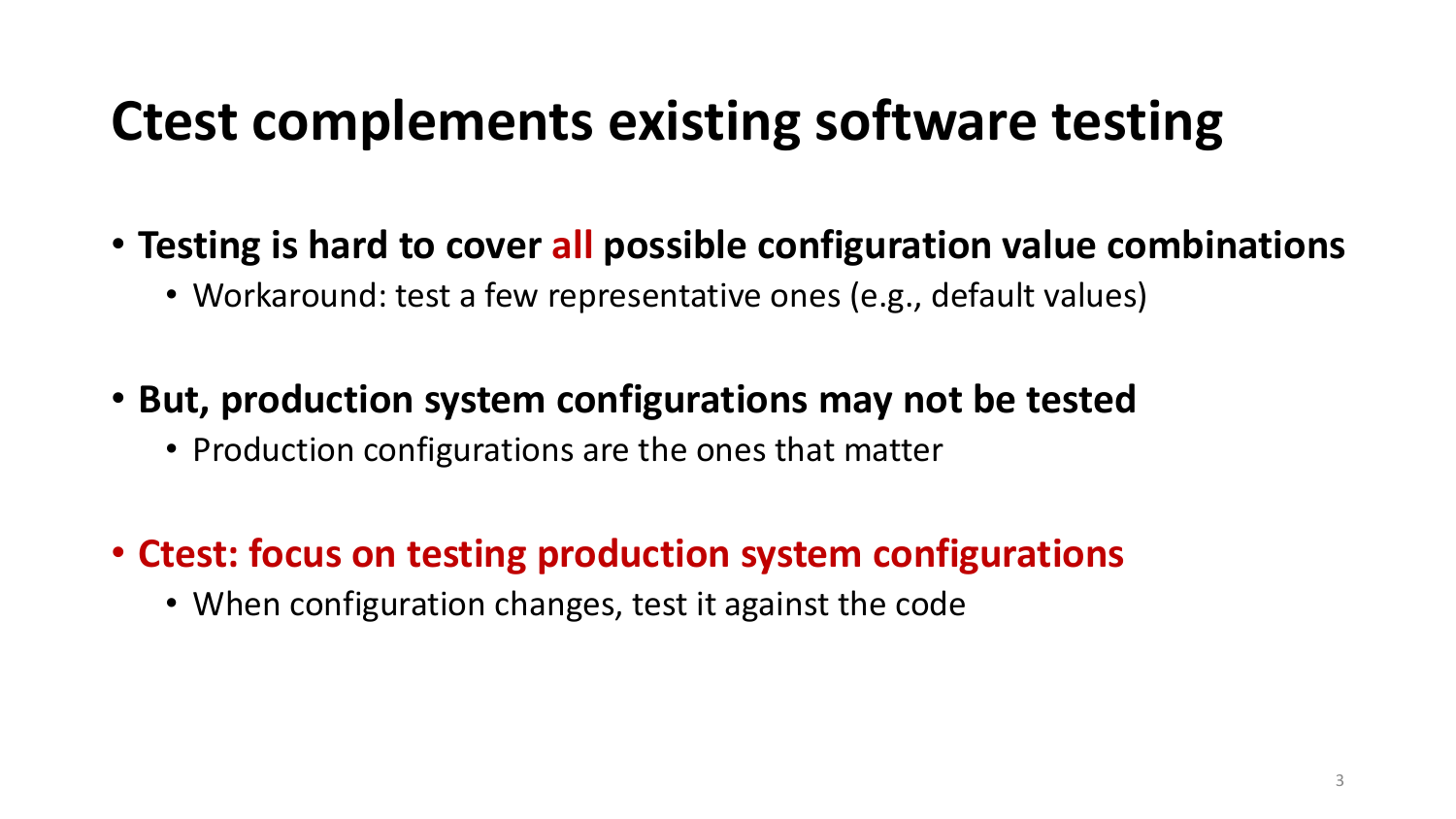#### **Ctest complements static configuration validation**

- Configuration validation frameworks are based on correctness rules
	- Automatic techniques learn correctness rules
- Static validation cannot detect bugs exposed by **valid value** changes
	- The root cause is outside the configuration
- It is hard to codify and maintain **all** correctness rules
- **Ctest: check program behavior without the need for rules**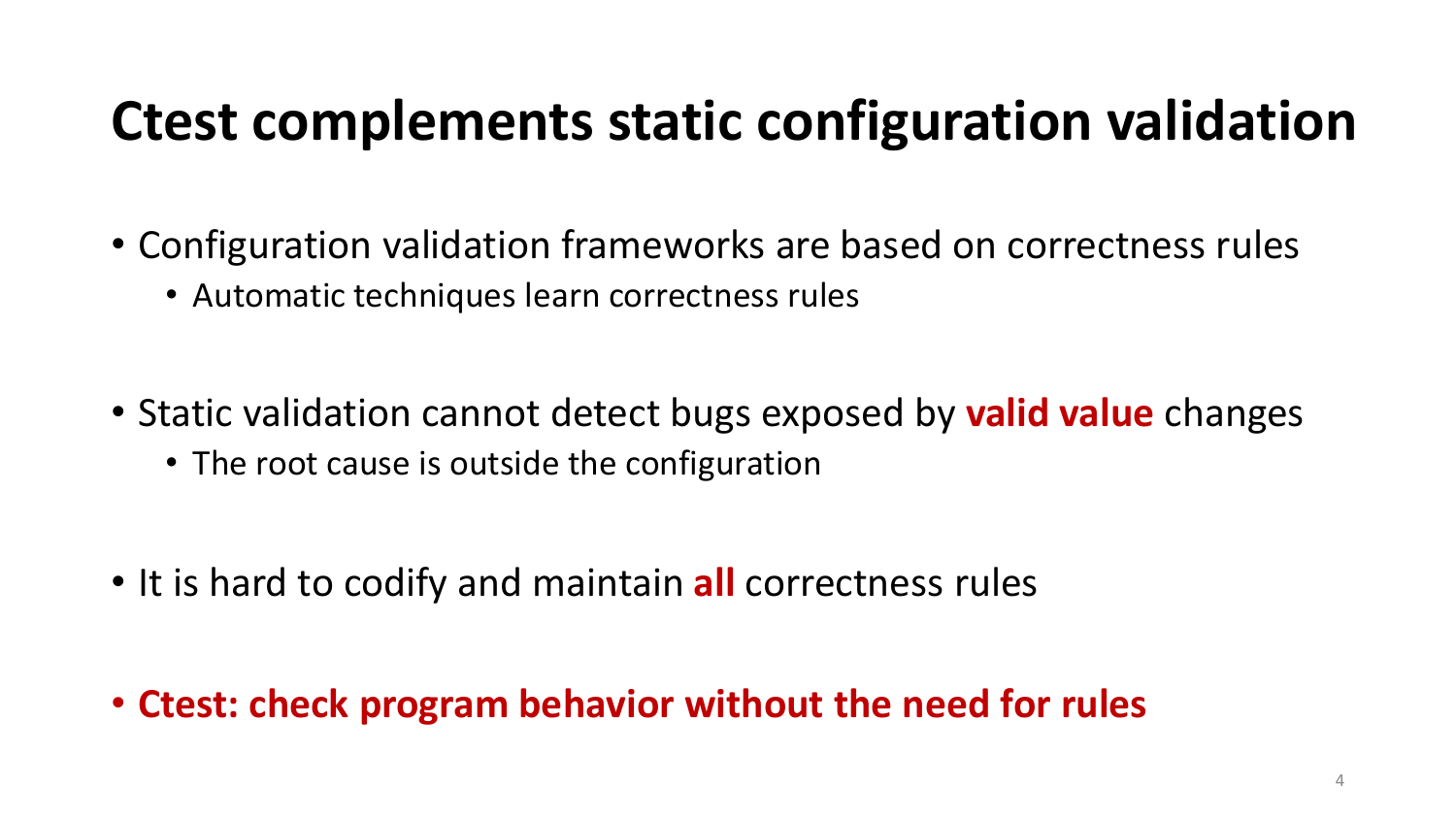## **Contributions**

- Ctest: a new perspective for detecting failure-inducing configurations
	- **Key idea: connect production system configurations to software tests**
	- Ctest checks program behavior against configurations to be deployed
	- Ctest detects both types of failure-inducing configuration changes

- A methodology of generating ctests from existing software tests
- Evaluations on the effectiveness of ctests in different scenarios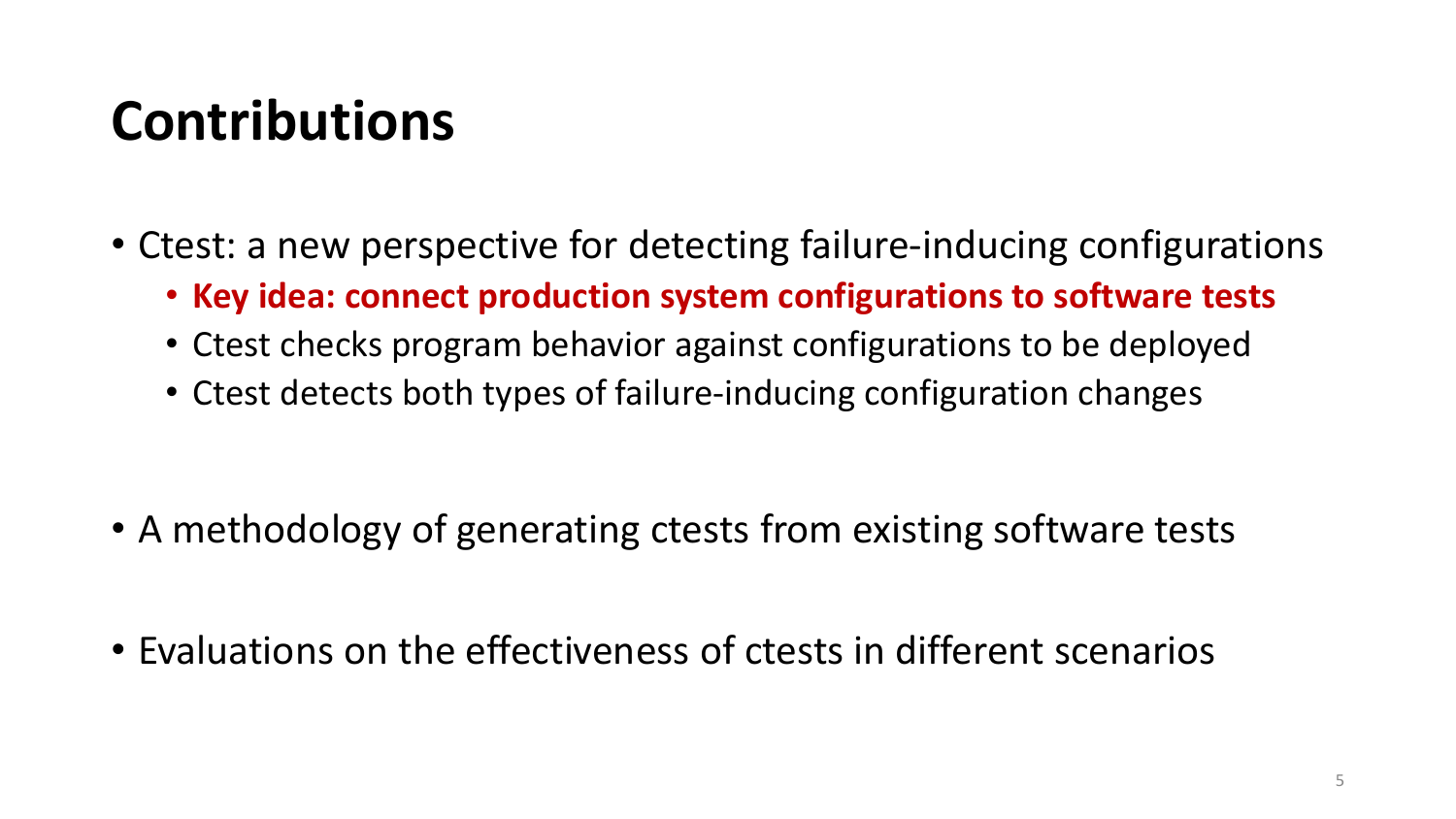### **Ctest definition**

- A ctest is a software test parameterized by configuration parameters
	- Run by instantiating input configuration parameters with concrete values
	- Exercise system code and assert program behavior
	- Can be a unit, an integration, or a system test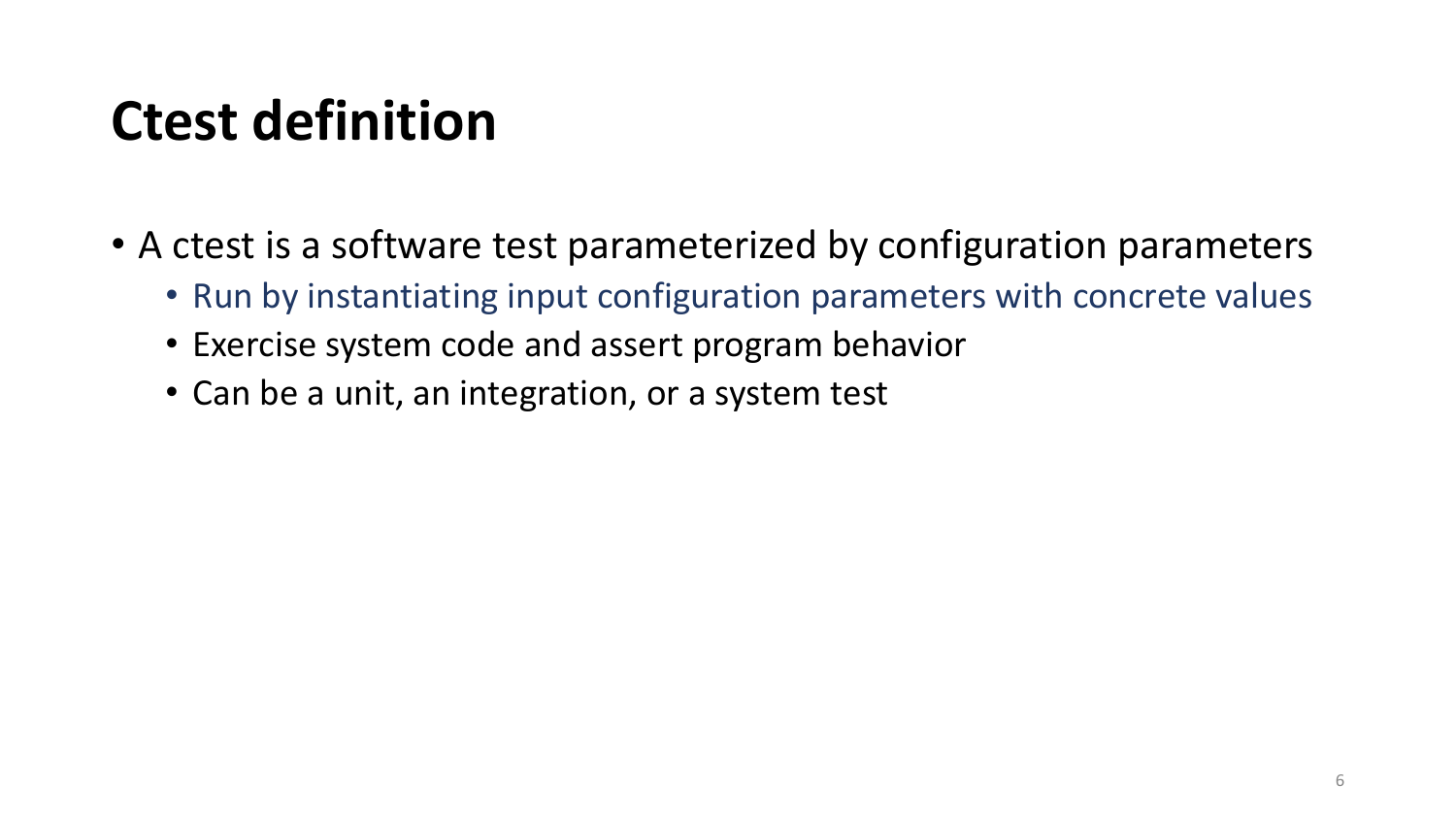## **A ctest that detects bugs exposed by valid changes**

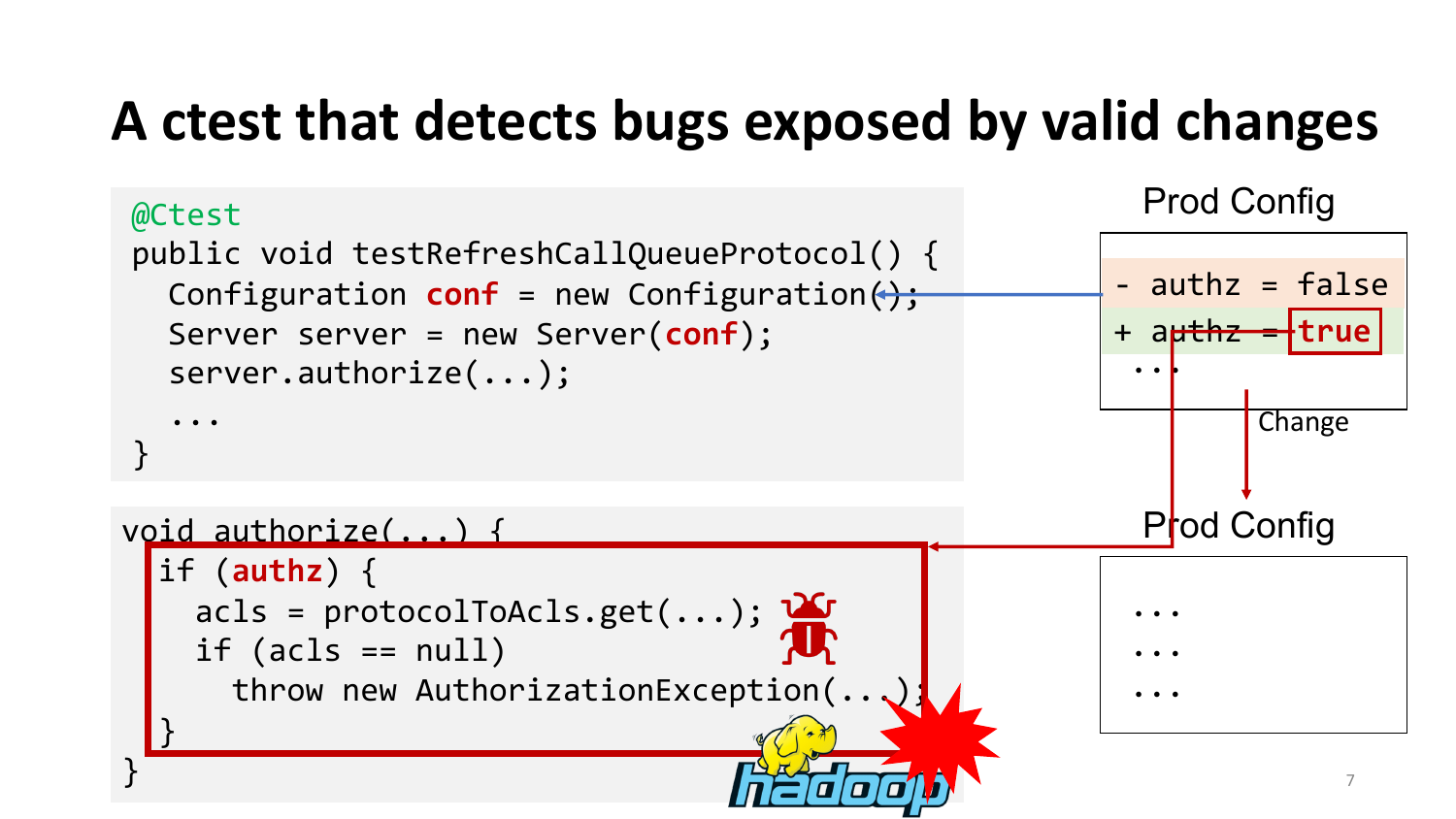### **A ctest that detects erroneous configuration values**

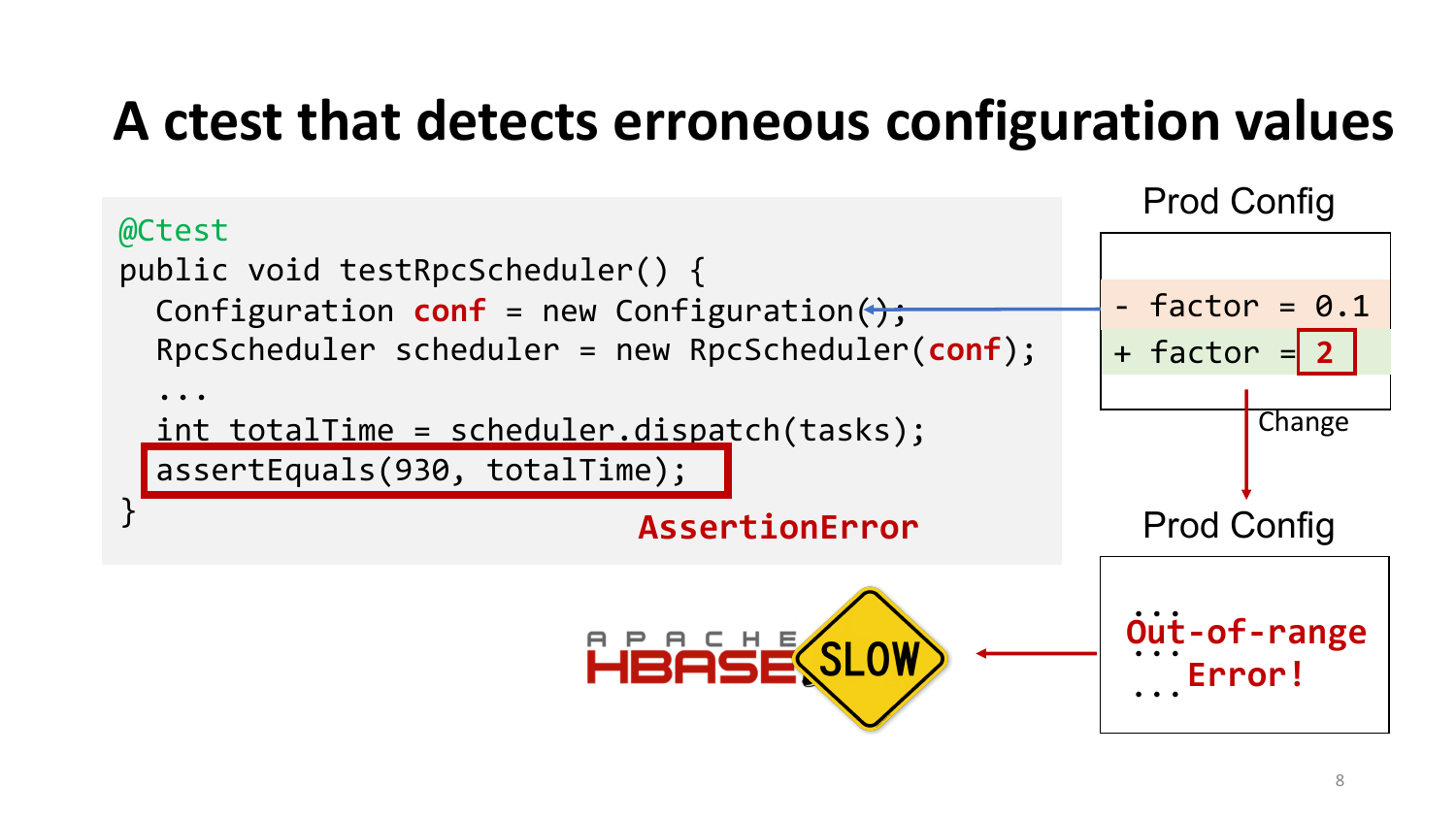#### **Ctests can be used for …**

- Checking entire system configuration
- Checking a configuration diff
	- For each configuration diff, **only** rerun relevant ctests
- Checking a configuration file
	- A configuration file is a "diff" over the default system configuration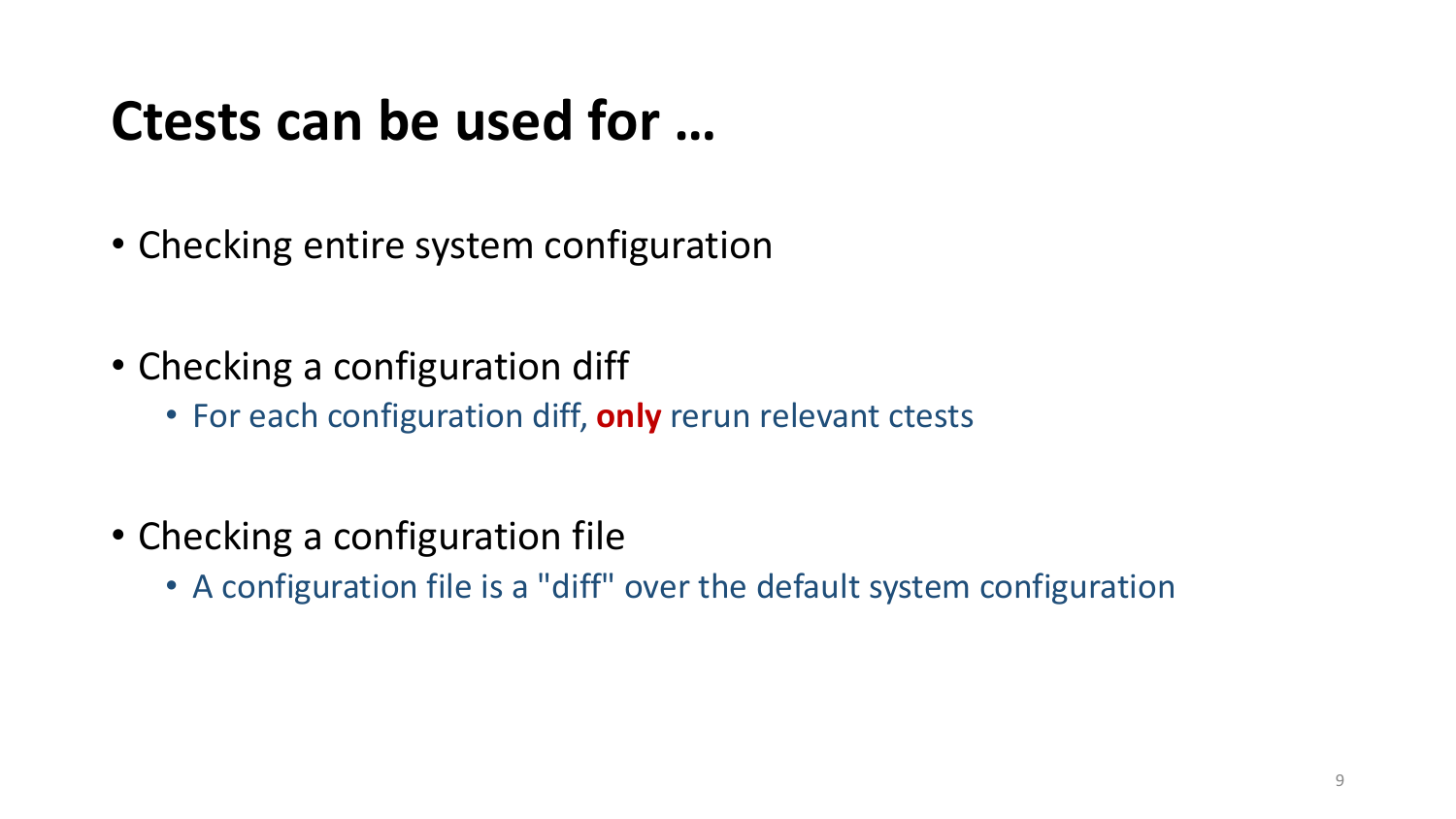#### **Using ctests to check a configuration diff**

• Rerun only ctests that exercise changed configuration parameters

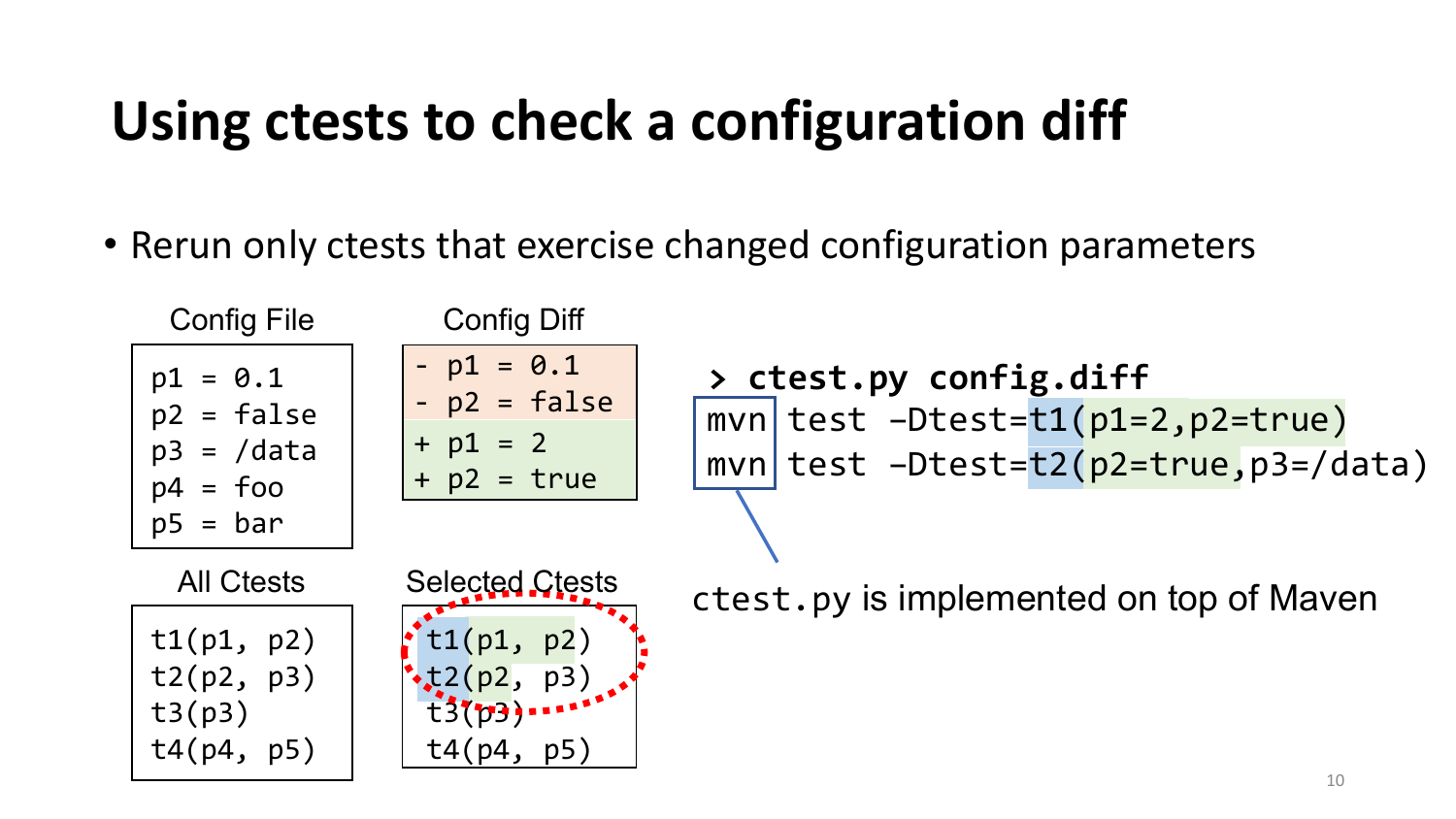#### **Ctests can be transformed from existing tests**

- Software and DevOps engineers can also write new ctests
- Mature software projects have high-quality test code
	- 70+% statement and method coverage in the evaluated systems
	- Higher coverage is reported in commercial projects
- **Insight: reuse well-engineered test logic and oracles**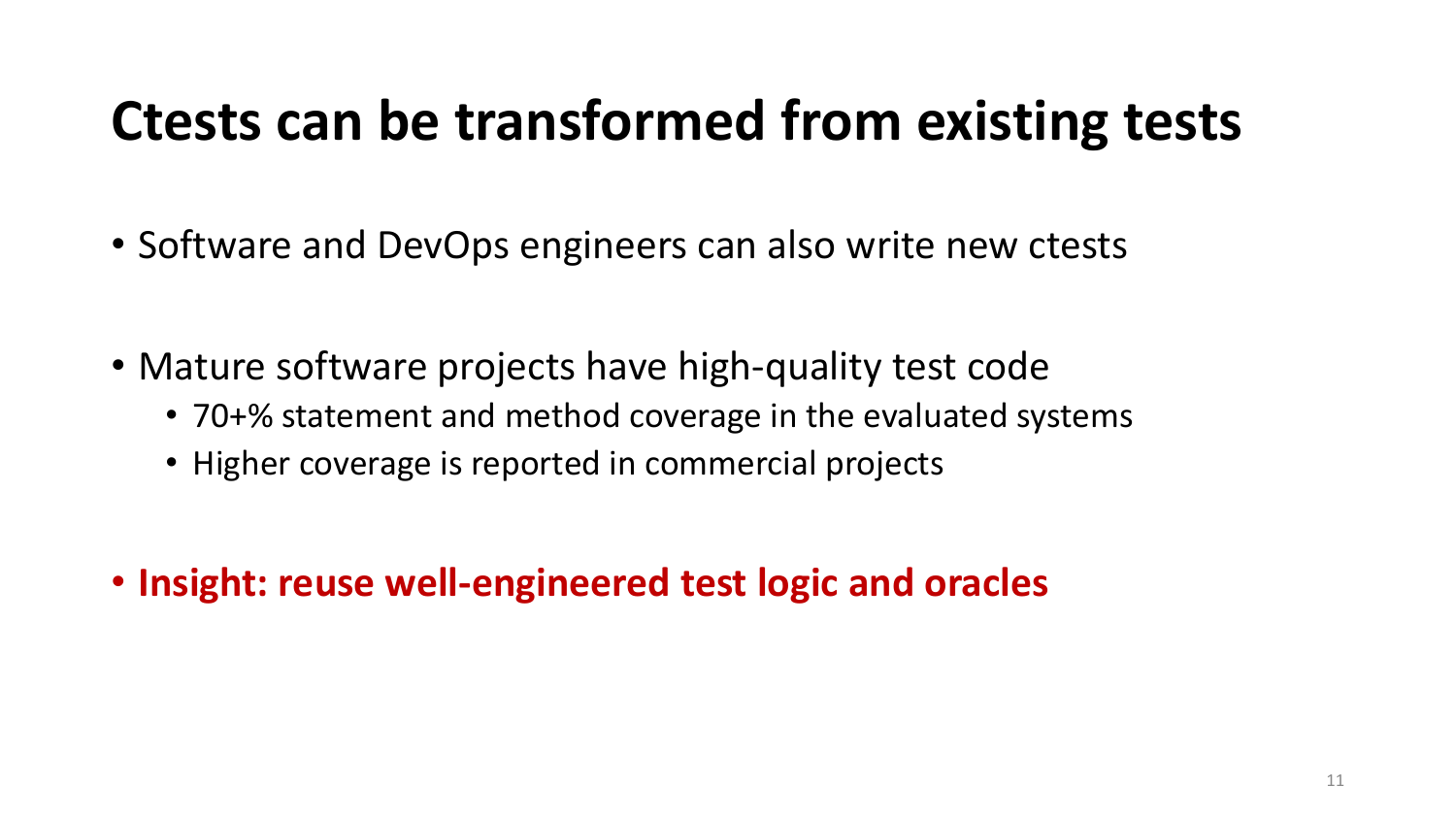#### **Transforming existing tests into ctests**

- **Step 1:** Identify configuration parameters exercised by an existing test
	- Instrument configuration APIs
- **Step 2:** Connect existing tests to the production configuration
	- Intercept configuration APIs
- **Step 3:** Respect explicit and implicit test assumptions on configurations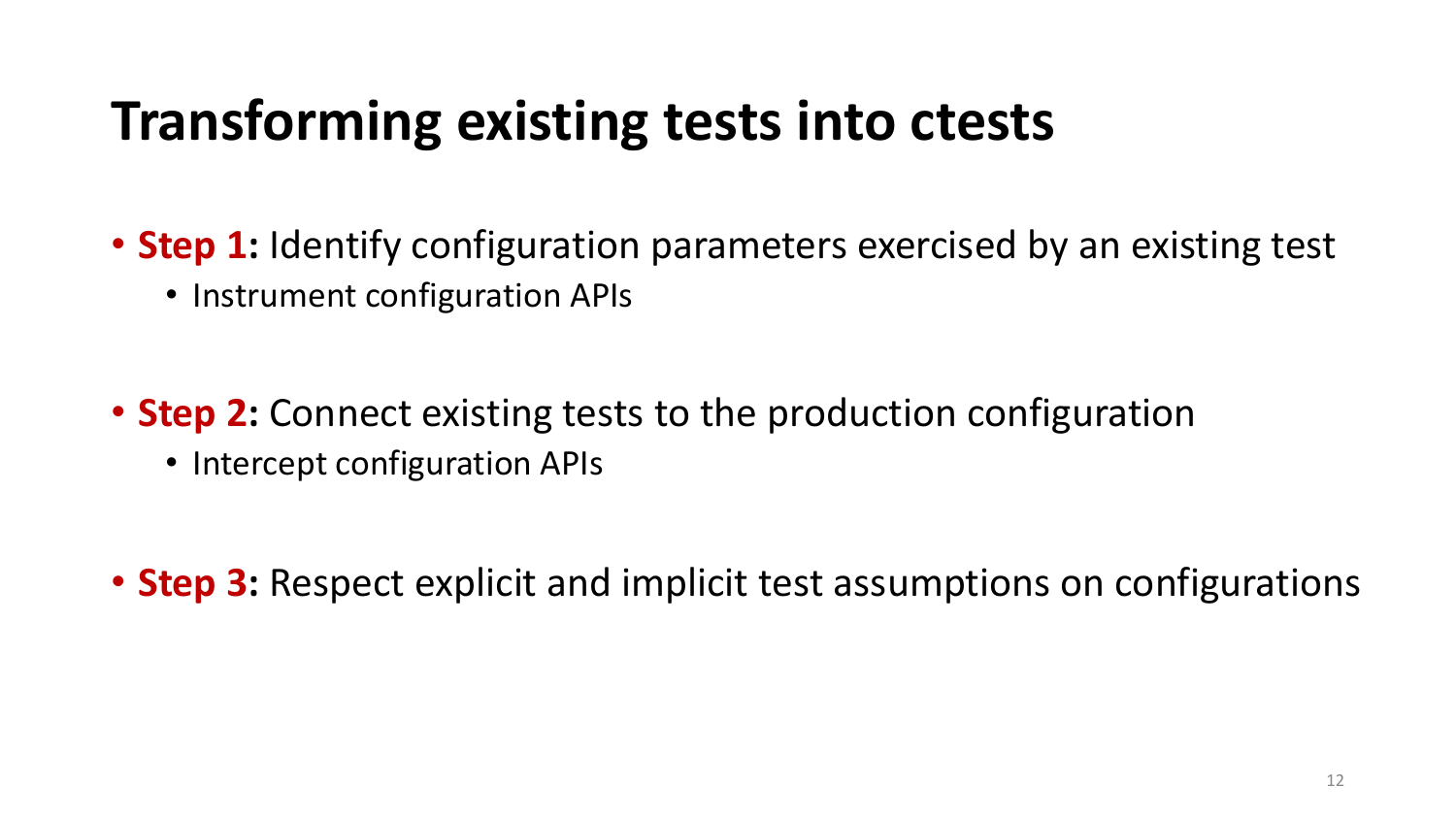## **Step 1: Instrumentation (example from Hadoop)**



```
• Test example
```

```
@Test
void testRefreshCallQueueProtocol {
  ...
  authorize = conf.get("hadoop.security.authorization");
  ...
}
```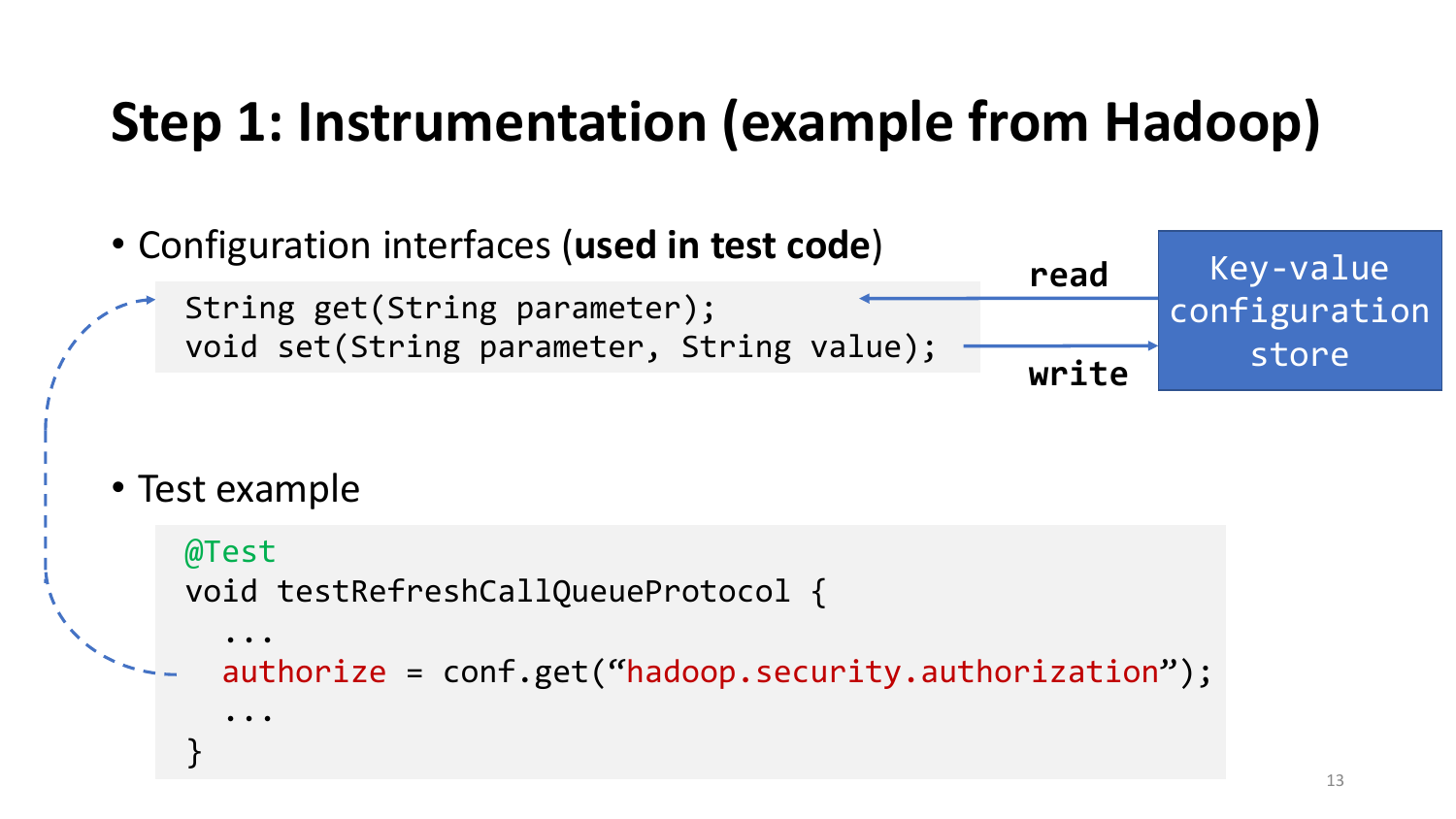## **Step 1: Instrumentation (example from Hadoop)**

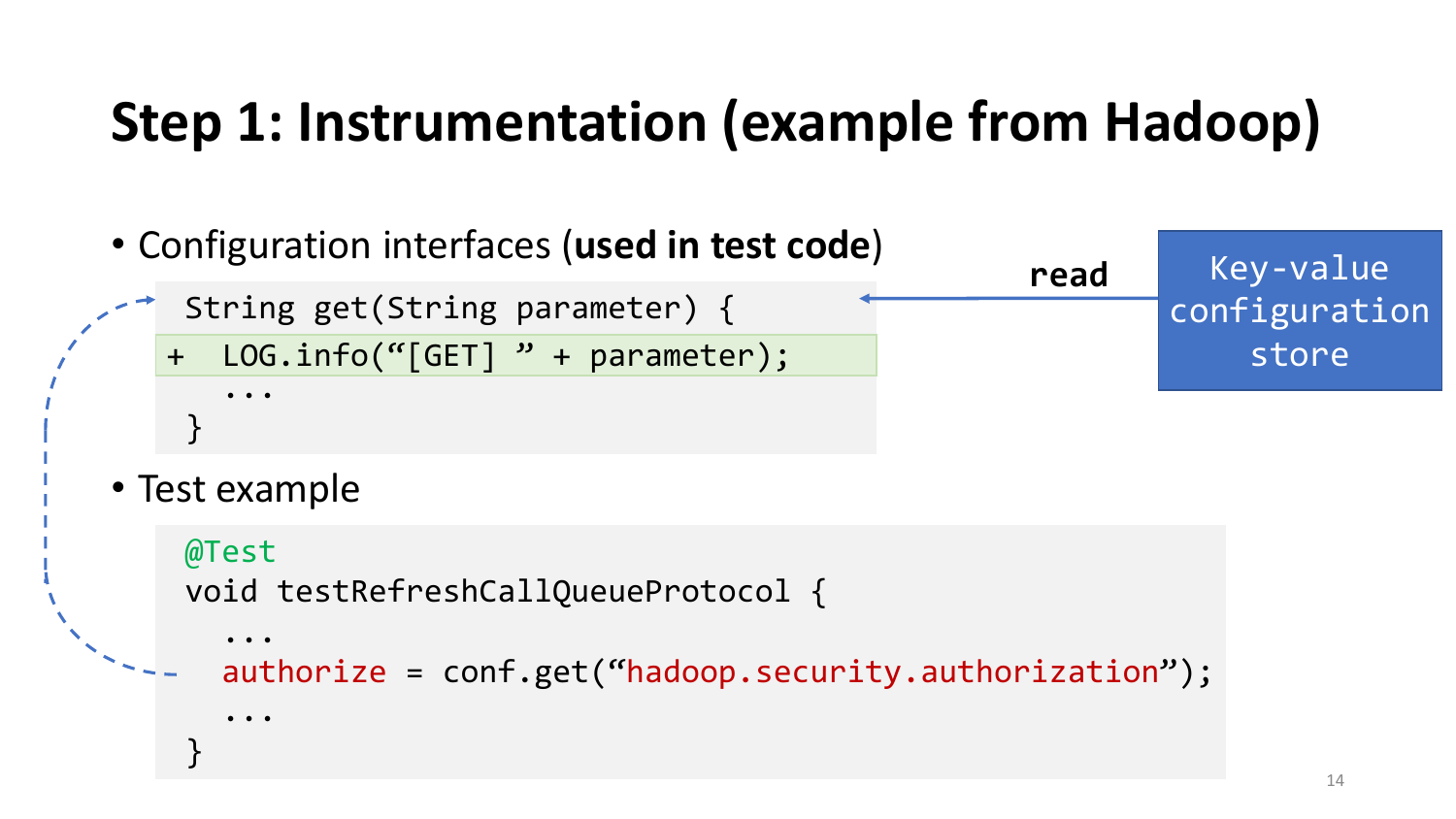## **Step 2: Interception (example from Hadoop)**

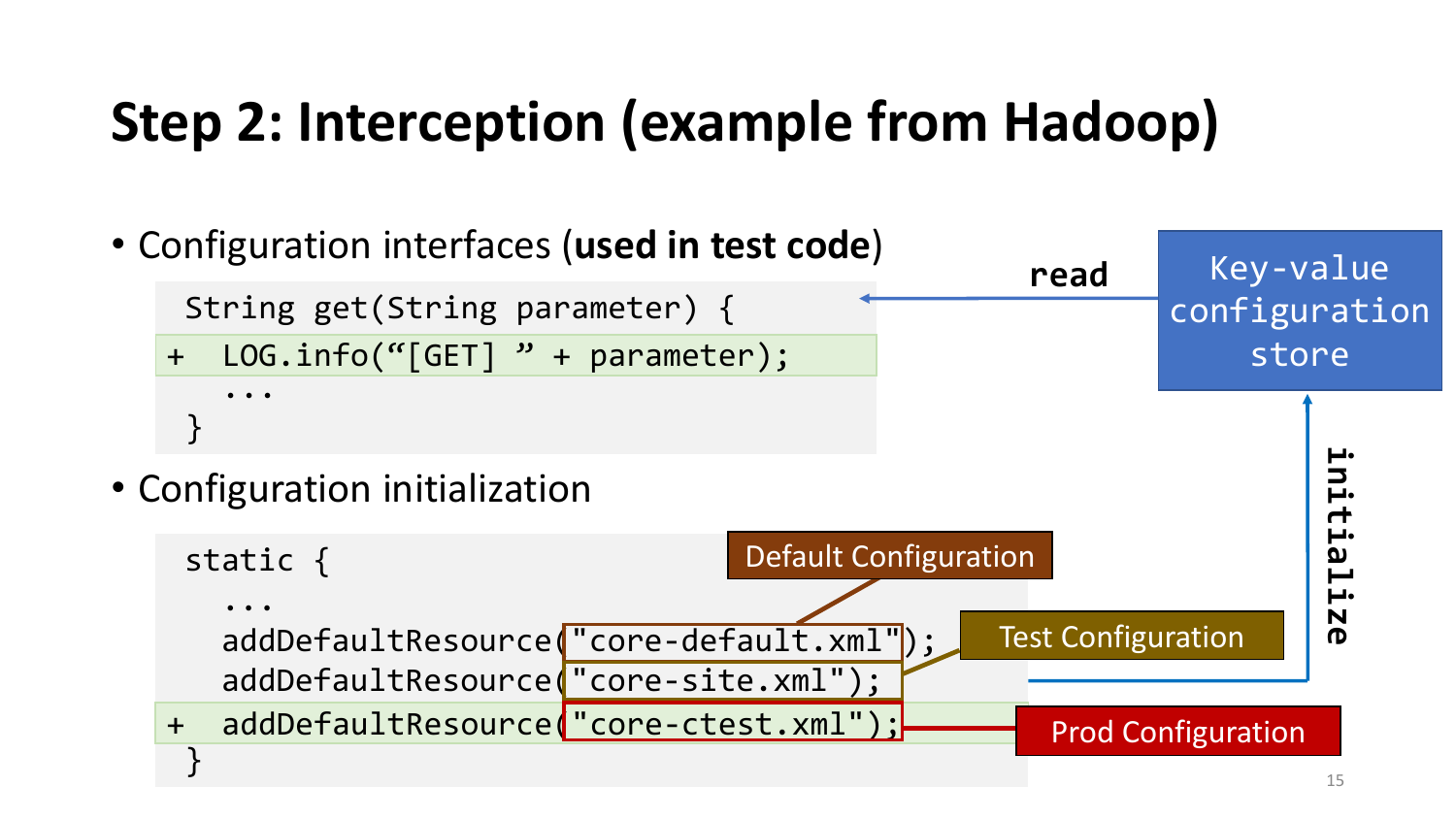## **Step 3: Respect test assumptions on configurations**

- Tests can **explicitly** reset configuration values
- Tests can also **implicitly** assume configuration values (w/o explicit reset)

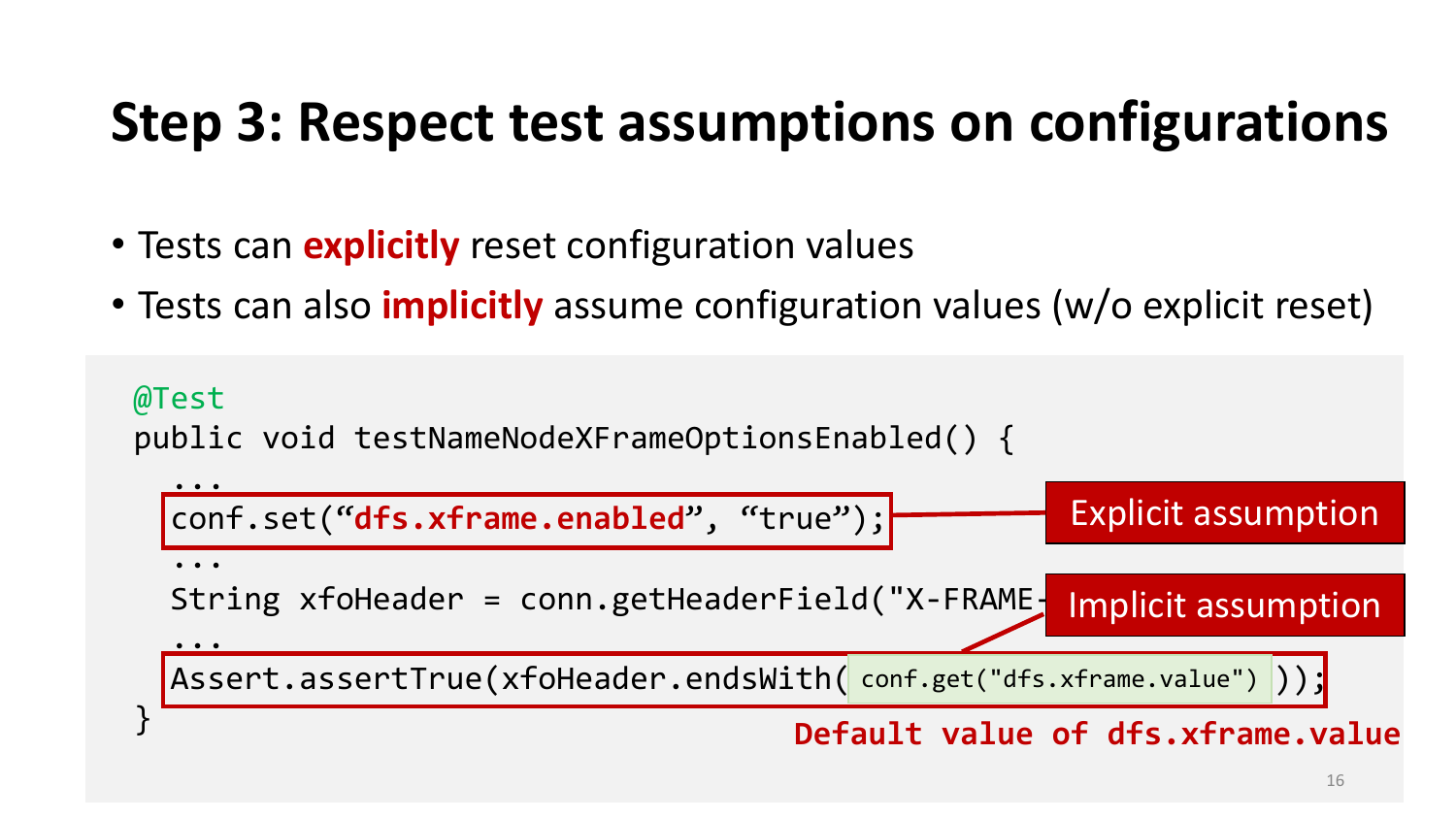#### **Our experience on generating ctests**

- Selected 392 configuration parameters in five cloud systems
	- Hadoop Common, HDFS, HBase, Alluxio, and ZooKeeper
- Instrumentation effort
	- 24–130 lines of code (in 1–3 classes)
- Generated 7000+ ctests for **all** the selected configuration parameters
- Rewrote 102 ctests by changing 190 lines of code
	- Assess the opportunity of manual rewriting efforts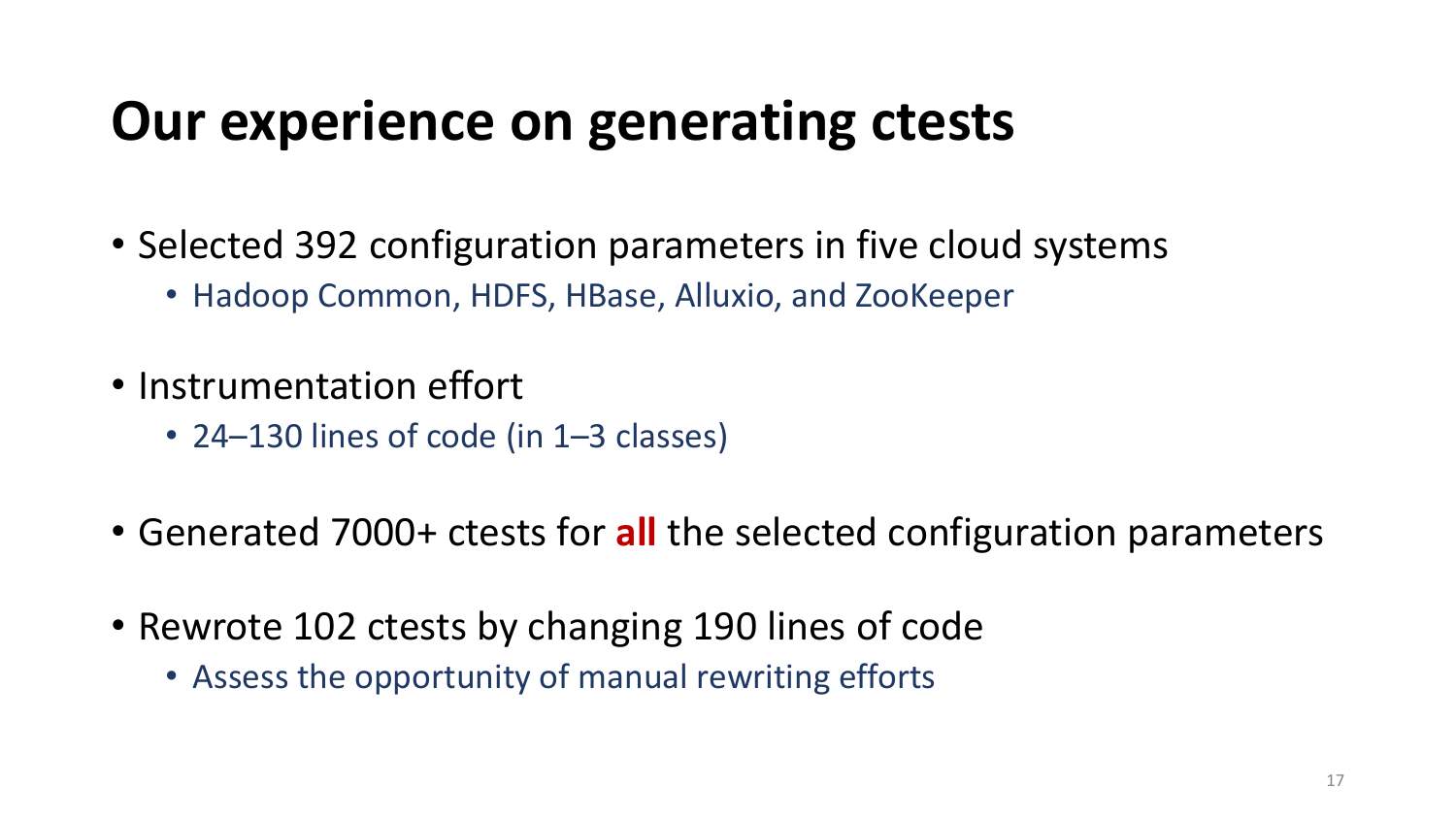### **Evaluation**

- How effectively do ctests prevent configuration-induced failures?
	- 64 real-world configuration-induced failures
	- Ctests detected 62 out of 64 failure-inducing configurations
- How effectively do ctests detect diverse types of misconfigurations?
	- 1,055 synthesized misconfiguration values
	- 72% were detected by the generated ctests
- How do ctests detect misconfigurations in the wild?
	- 92 configuration files collected from public docker images
	- 10 misconfigurations in 7 configuration files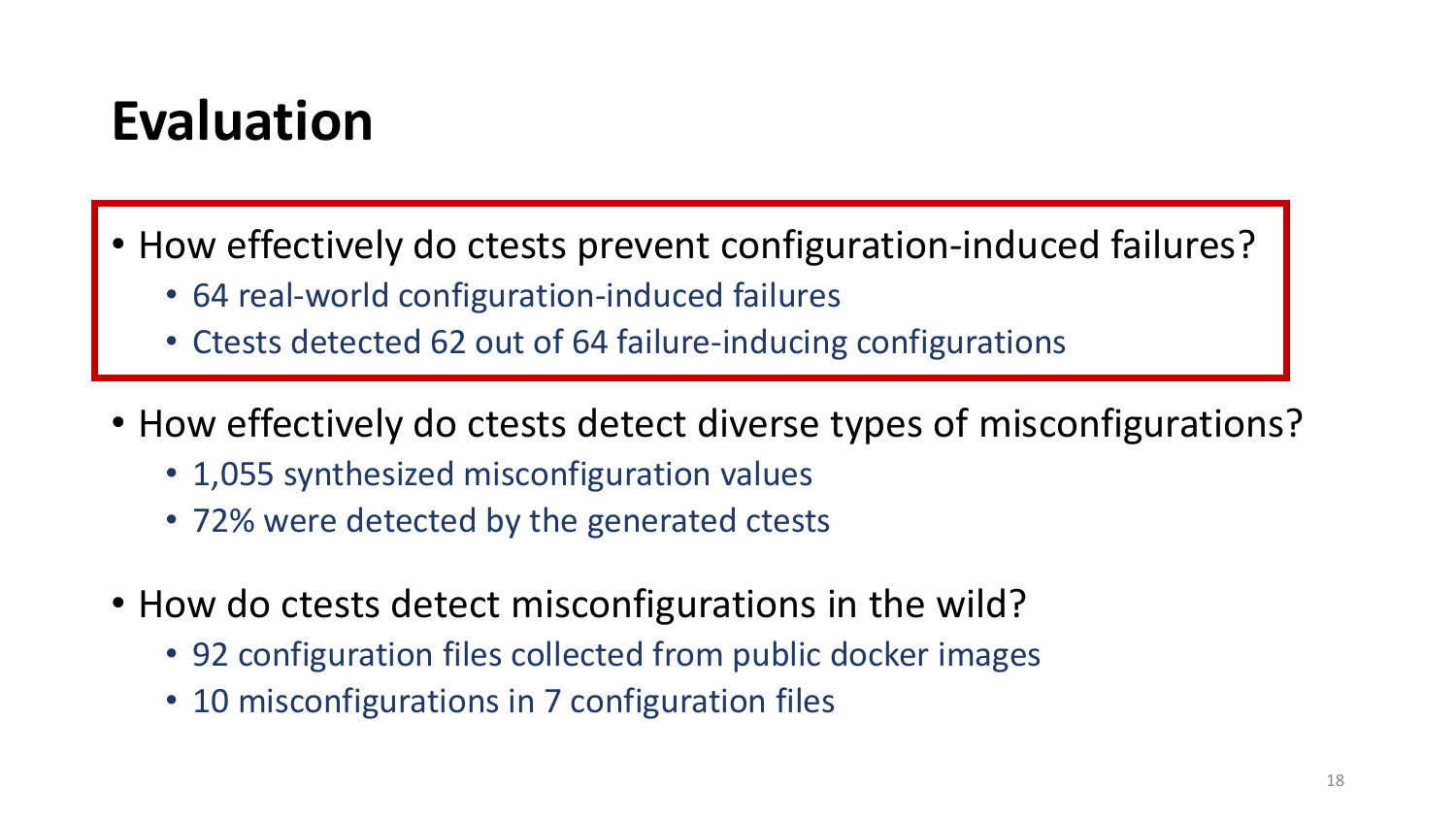#### **Ctest effectiveness**

| Root cause              | # Failures | <b>Ctest</b><br>gen-only | gen+rewrite | Spellcheck | <b>PCheck</b>    |
|-------------------------|------------|--------------------------|-------------|------------|------------------|
| Software bugs           | 13         | 10                       | 11          | O          | O                |
| Erroneous values        | 51         | 41                       | 51          | 3          | 41               |
| • Value type errors     | 3          | 3                        | 3           | 3          | 3                |
| • Corrupt config files  | 3          | 3                        | 3           | 0          | 3                |
| • Out-of-range values   | 12         | 11                       | 12          | $\Omega$   | 9                |
| • Value semantic errors | 22         | 16                       | 22          | $\Omega$   | 18               |
| • Dependency violations | 10         | 7                        | 10          | $\Omega$   | $\overline{7}$   |
| • Resource violations   | 1          |                          |             | $\Omega$   |                  |
| Total                   | 64         | $(79.7\%)$<br>51         | 62 (96.9%)  | $3(4.8\%)$ | $(66.1\%)$<br>41 |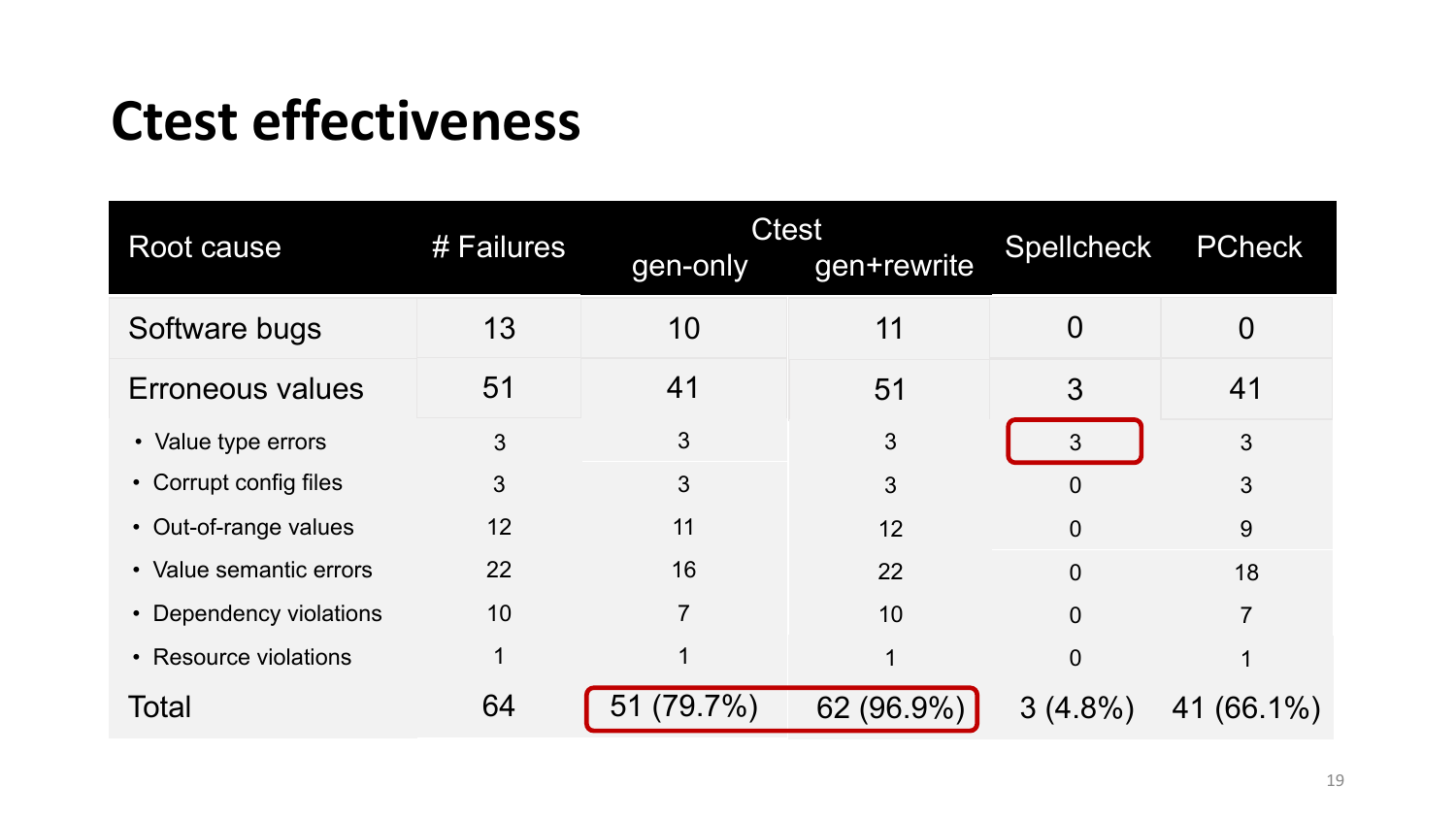#### **Limitations**

- Ctest effectiveness relies on the quality of tests
	- The two missing cases are due to lack of effective tests
	- One missing case can be detected by a ctest generated in the latest test suite
- Ctest generation methods are neither sound nor complete
	- It could have both false positives and false negatives
	- We did not observe false positives
- Ctests do not bridge the gap between testing env. and production env.